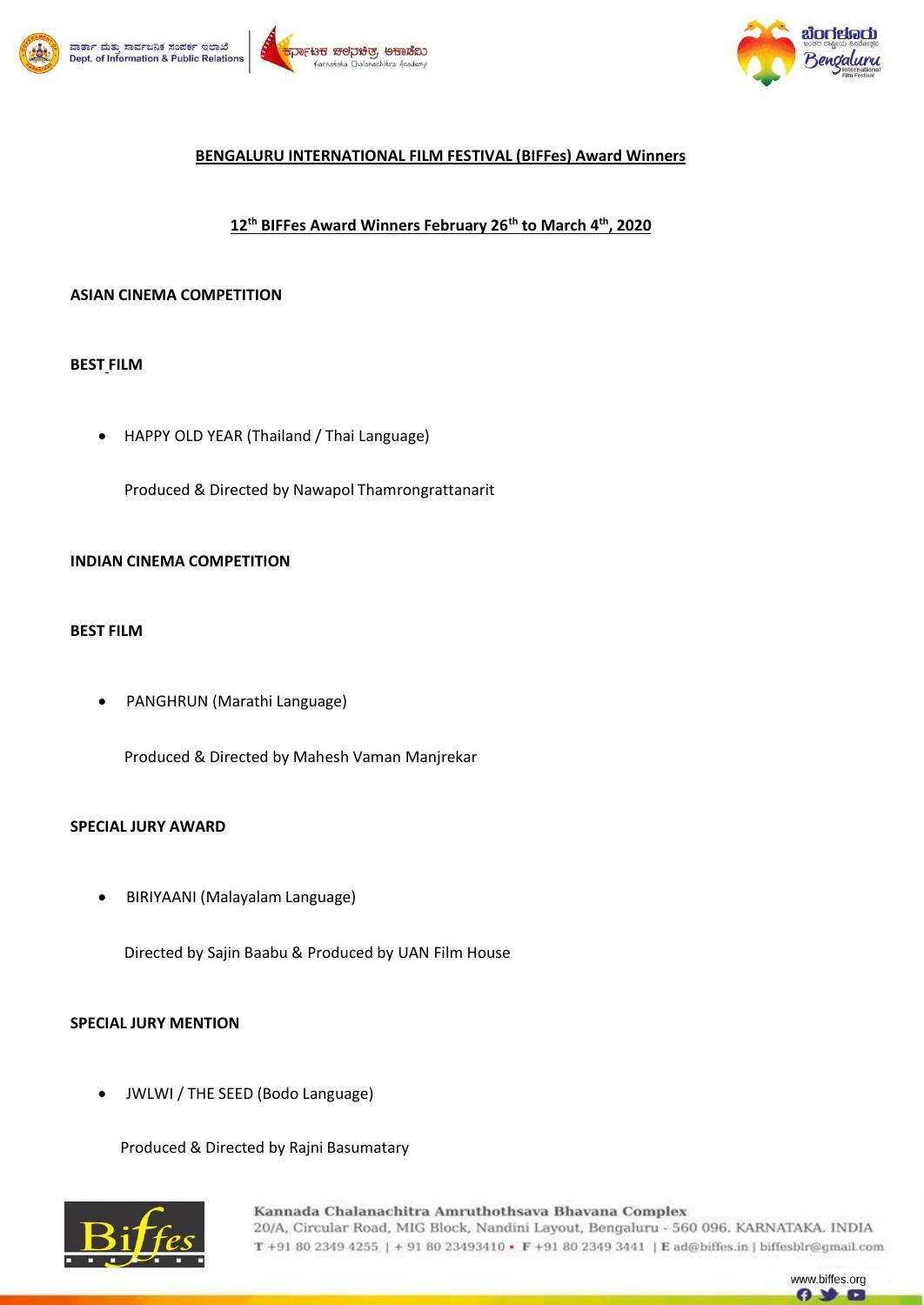





## **FIPRESCI - INTERNATIONAL CRITICS JURY AWARD WINNER**

THE DOG AND HIS MAN (Chhattisgarhi Language)

Produced & Directed by Siddharth Tripathy

## **KANNADA CINEMA COMPETITION**

#### **BEST FILM**

 KAVALUDARI Directed by Hemanth Murali Rao & Produced by Ashwini Puneeth Rajkumar

### **FIRST RUNNER-UP / SECOND BEST FILM**

ONDU SHIKARIYA KATHE

Directed by Sachin Shetty & Produced by Sachin Kumar Shetty, Rajeev Shetty

## **SECOND RUNNER-UP / THIRD BEST FILM**

RANGANAYAKI

Directed by Dayal Padmanabhan & Produced by S. V. Narayana

### **SPECIAL JURY MENTION**

SELFIE MUMMY GOOGLE DADDY

Produced & Directed by R. Madhuchandra



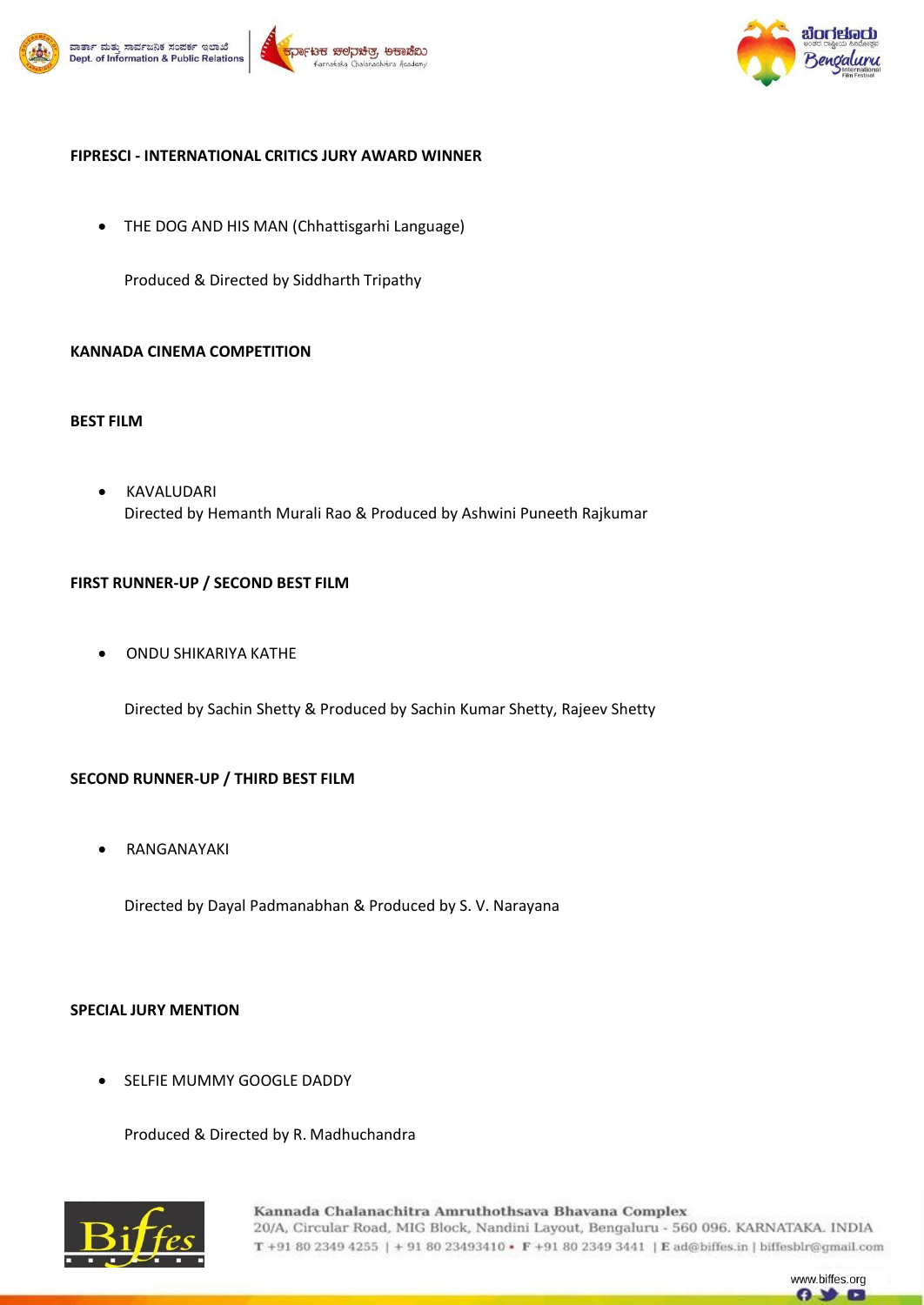





## **NETPAC (Network for the Promotion of Asia Pacific Cinema) International Jury Prize for Kannada Cinema**

hitra Academy

PINGARA

Directed by Preetham R Shetty & Produced by Avinash U Shetty, D N Manjunath Reddy

### **Kannada Cinema Popular Entertainment**

### **MOST POPULAR KANNADA CINEMA**

MUNIRATHNA KURUKSHETRA

Directed by Naganna & Produced by Munirathna / Vrushabhadri Productions

## **FIRST RUNNER-UP / SECOND POPULAR KANNADA CINEMA**

BELL BOTTOM

Directed by Jayathirtha B V & Producer Santhosh Kumar K C

## **SECOND RUNNER-UP / THIRD POPULAR KANNADA CINEMA**

YAJAMANA

Directed by Pon Kumaran,V. Harikrishna & Produced by Shylaja Nag, B.Suresha



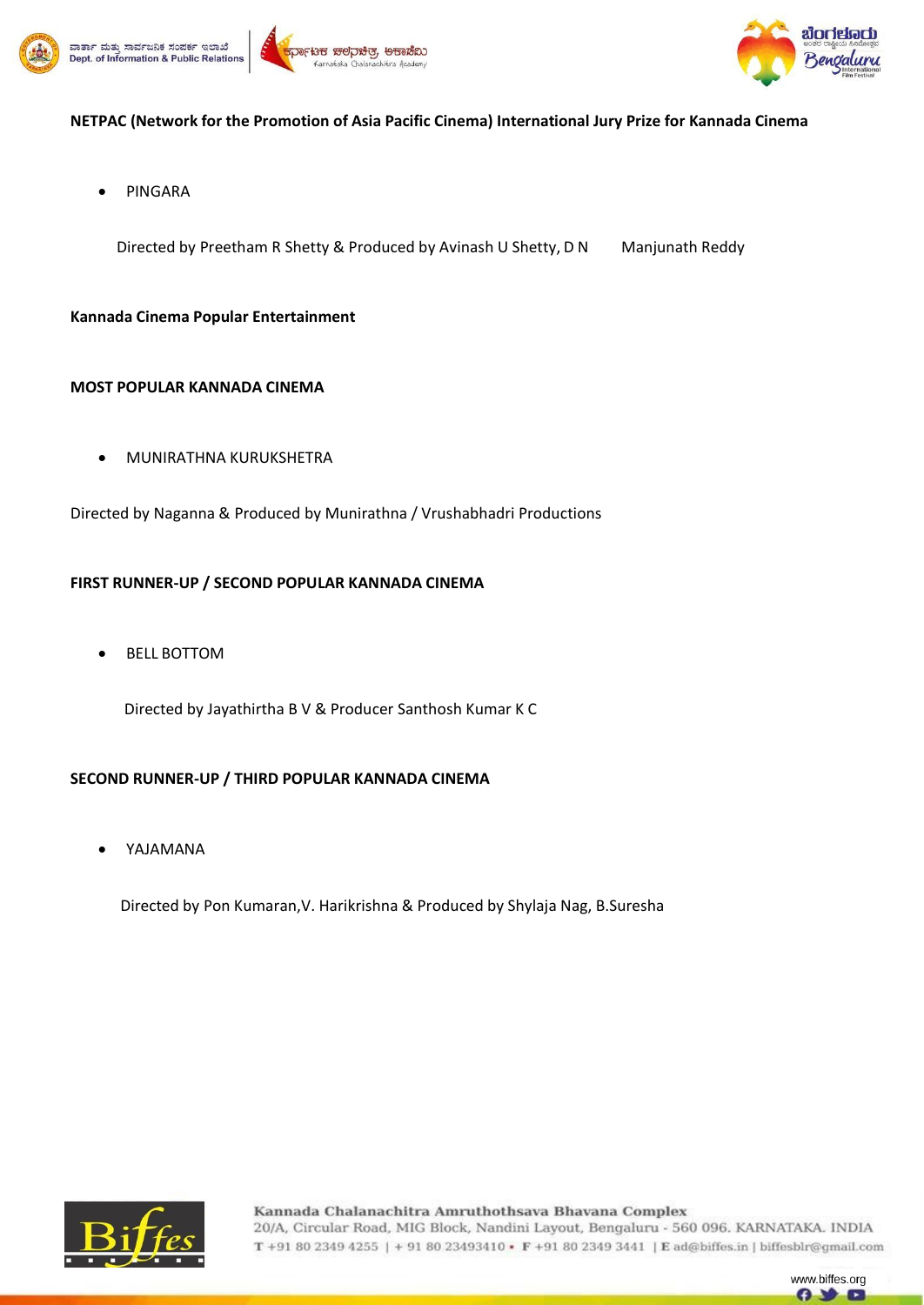







# **11th BIFFes Award Winners| February 21st to 28th, 2019**

## **ASIAN CINEMA COMPETITION**

#### **BEST FILM**

 SIVARANJINI AND A FEW OTHER WOMEN / SIVARANJINIYUM INNUM SILA PENGALUM (India / Tamil Language)

Produced & Directed by Vasanth Sai

#### **INDIAN CINEMA COMPETITION**

#### **BEST FILM & FIPRESCI - INTERNATIONAL CRITICS JURY AWARD WINNER**

 GHODE KO JALEBI KHILANE LE JA RIYA HOON / TAKING THE HORSE TO EAT JALEBIS (Hindi Language)

Produced & Directed by Anamika Haksar

## **SPECIAL JURY AWARD**

AAMRITYU / THE QUEST (Assamese Language)

Directed by Arup Manna & Produced by Nabomika Borthakur

### **KANNADA CINEMA COMPETITION**

#### **BEST FILM**

MOOKAJJIYA KANASUGALU

Directed by P Sheshadri & Produced by Navyachitra Creations

### **FIRST RUNNER-UP / SECOND BEST FILM**

SAVITRIBAI PHULE

Directed by Vishaal Raj & Produced by Basavaraj V Bhuthali



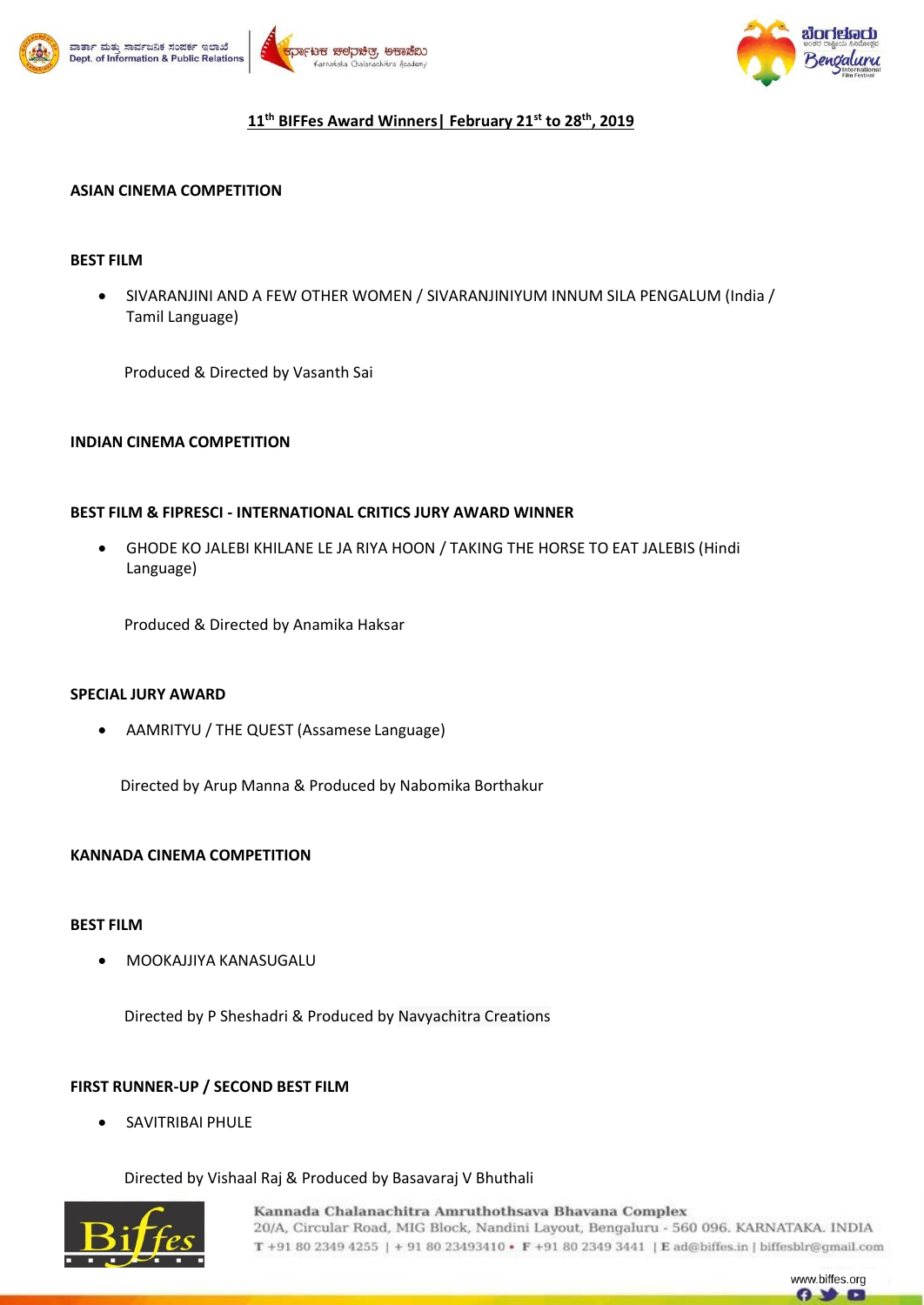





# **SECOND RUNNER-UP / THIRD BEST FILM**

RAMANA SAVARI

Directed by K Shivarudraiah & Produced by Stoiney Joseph Pais

# **NETPAC (Network for Promotion of Asia Pacific Cinema) International Jury Prize for Kannada Cinema**

NATHICHARAMI

Directed by Manjunatha Somakeshava Reddy (Mansore) & Produced by M Ramesh

## **Kannada Cinema Popular Entertainment**

## **MOST POPULAR KANNADA CINEMA**

K.G.F. CHAPTER 1

Directed by Prashanth Neel & Produced by Vijay Kiragandur

## **FIRST RUNNER-UP / SECOND POPULAR KANNADA CINEMA**

SARKARI HI.PRA.SHALE, KASARAGODU, KODUGE: RAMANNA RAI

Produced & Directed by Rishab Shetty

## **SECOND RUNNER-UP / THIRD POPULAR KANNADA CINEMA**

 TAGARU Directed by Duniya Soori & Produced by K.P. Srikanth



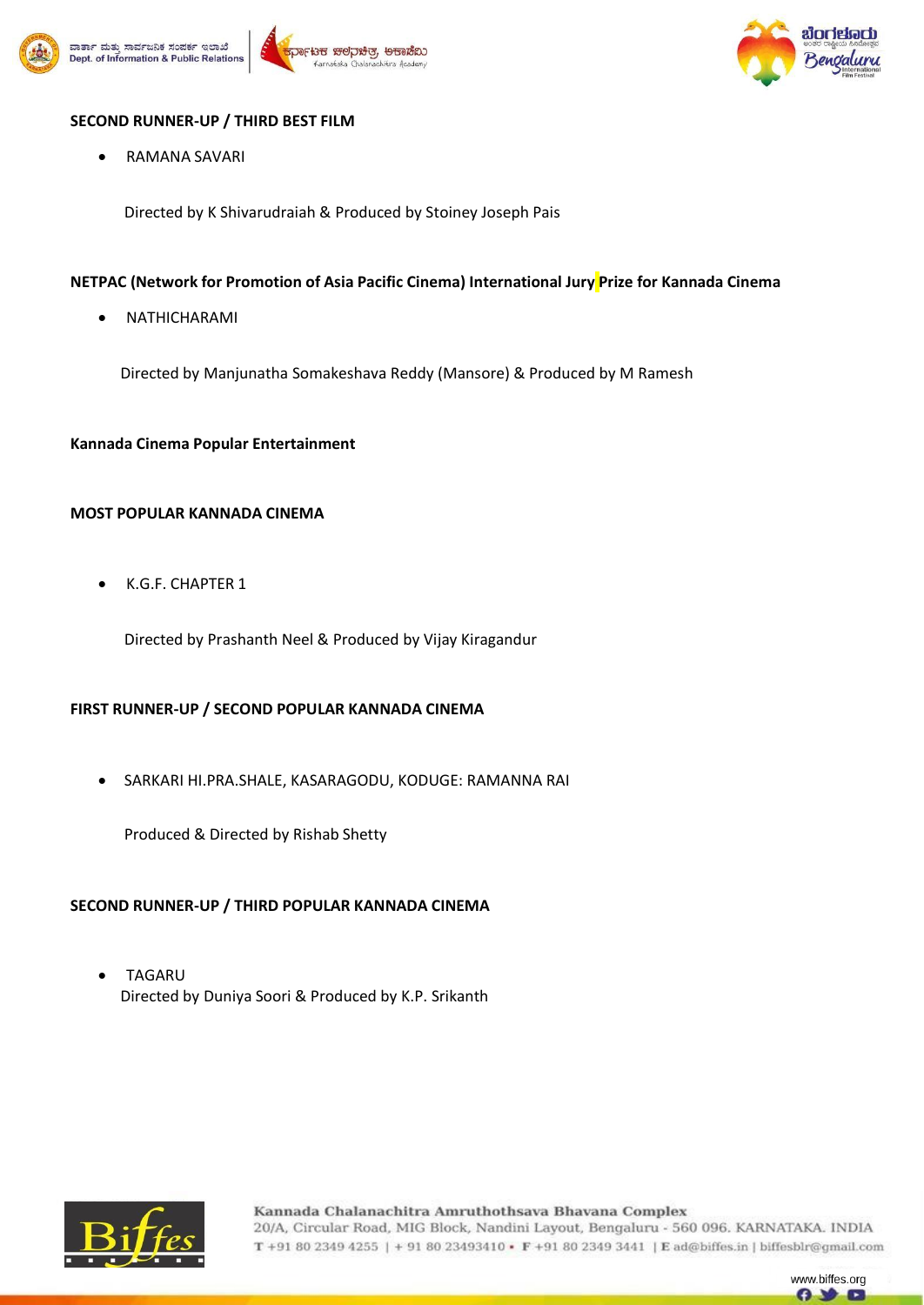



# **10th BIFFes Award Winners| February 22nd to March 1st, 2018**

## **ASIAN CINEMA COMPETITION**

#### **BEST FILM**

EXCAVATOR / FORK LANE (SOUTH KOREA)

Directed by Ju – Hyoung Lee & Produced by Kim Ki-duk Film

### **INDIAN CINEMA COMPETITION**

#### **BEST FILM**

MAYURAKSHI (Bengali Language)

Directed by Atanu Ghosh & Produced by Firdausul Hasan & Probal Halder

### **Jury Special Award**

ISHU (Assamese Language)

Directed by Utpal Borpujari & Produced by Shravan Kumar

### **FIPRESCI India- PK Nair Memorial Award**

TO-LET (Tamil Language)

Directed by Chezhiyan Ra & Produced by Prema Chezhiyan



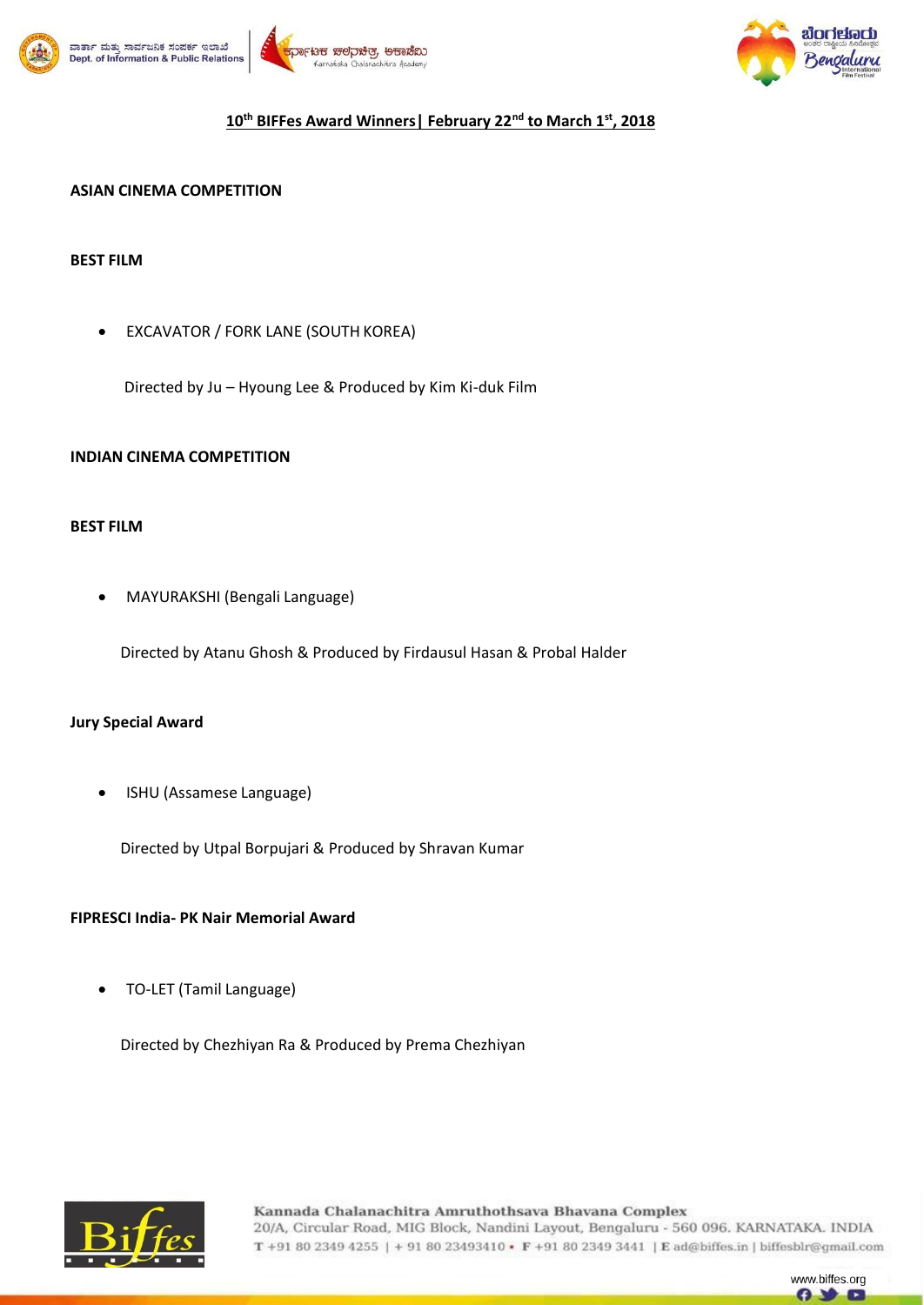







## **KANNADA CINEMA COMPETITION**

### **BEST FILM**

**•** RESERVATION

Directed by Nikhil Manjoo & Produced by Yakub Khadar Gulvadi and Nikhil Manjoo

#### **FIRST RUNNER-UP**

MUDLA SEEMEYALLI

Directed by K Shivarudraiah & Produced by Vivata Info Media

### **SECOND RUNNER-UP**

ALLAMA

Directed by T S NAGABHARANA & Produced by Srihari L. Khode

### **NETPAC International Jury Award for Kannada Film**

• BETI

Directed by P Sheshadri & Produced by Basant Kumar Patil

## **Kannada Cinema Popular Entertainment**

### **BEST FILM**

RAAJAKUMARA

Directed by Santhosh Anandram & Produced by Vijay Kiragandur



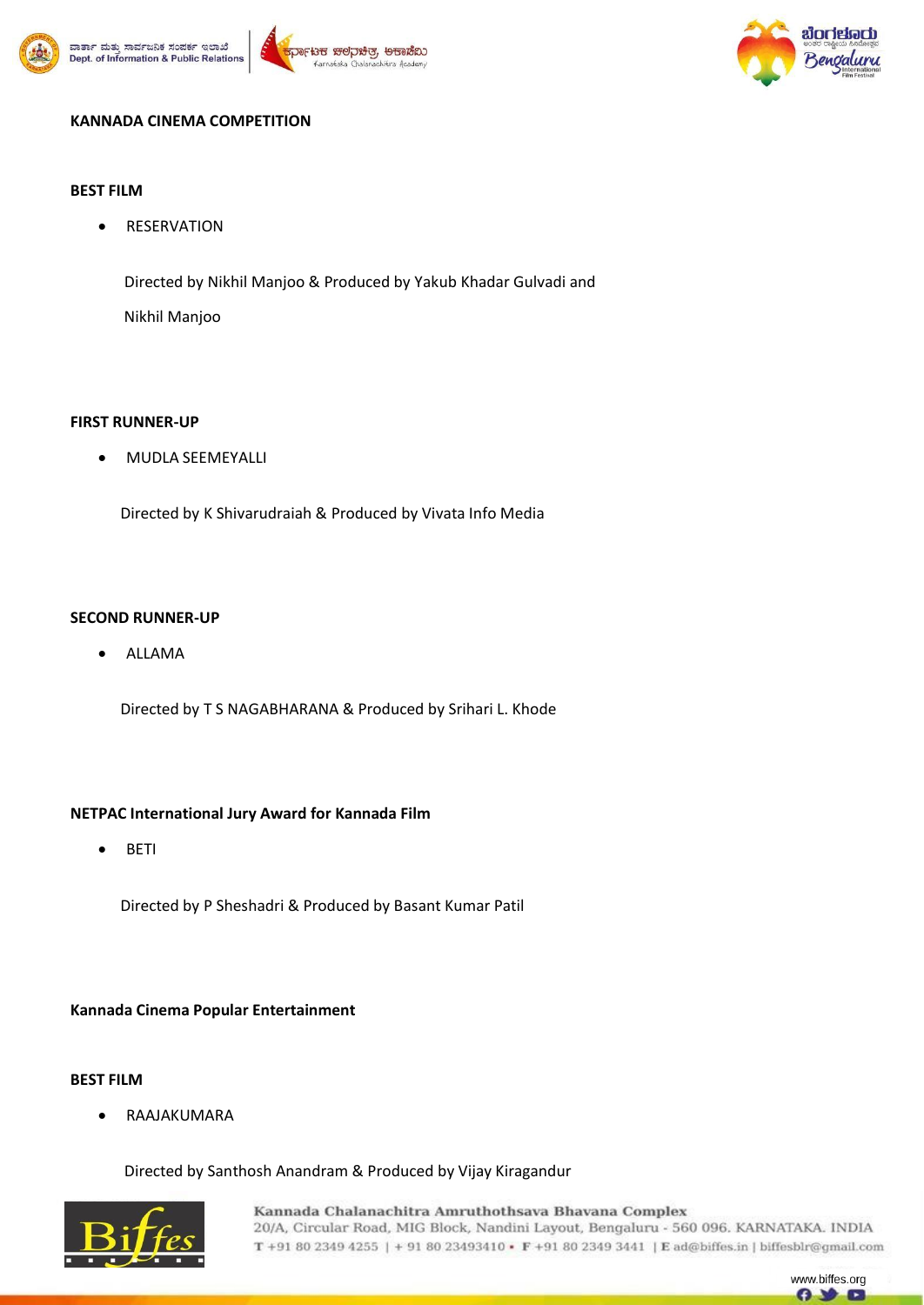





### **FIRST RUNNER-UP**

BHARJARI

Directed by Chethan Kumar & Produced by R. Srinivas and Sreekanth K. P.

## **SECOND RUNNER-UP**

 ONDU MOTTEYA KATHE Directed by Raj B Shetty & Produced by Pawan Kumar and Suhan Prasad



Kannada Chalanachitra Amruthothsava Bhavana Complex 20/A, Circular Road, MIG Block, Nandini Layout, Bengaluru - 560 096. KARNATAKA. INDIA T +91 80 2349 4255 | + 91 80 23493410 • F +91 80 2349 3441 | E ad@biffes.in | biffesblr@gmail.com

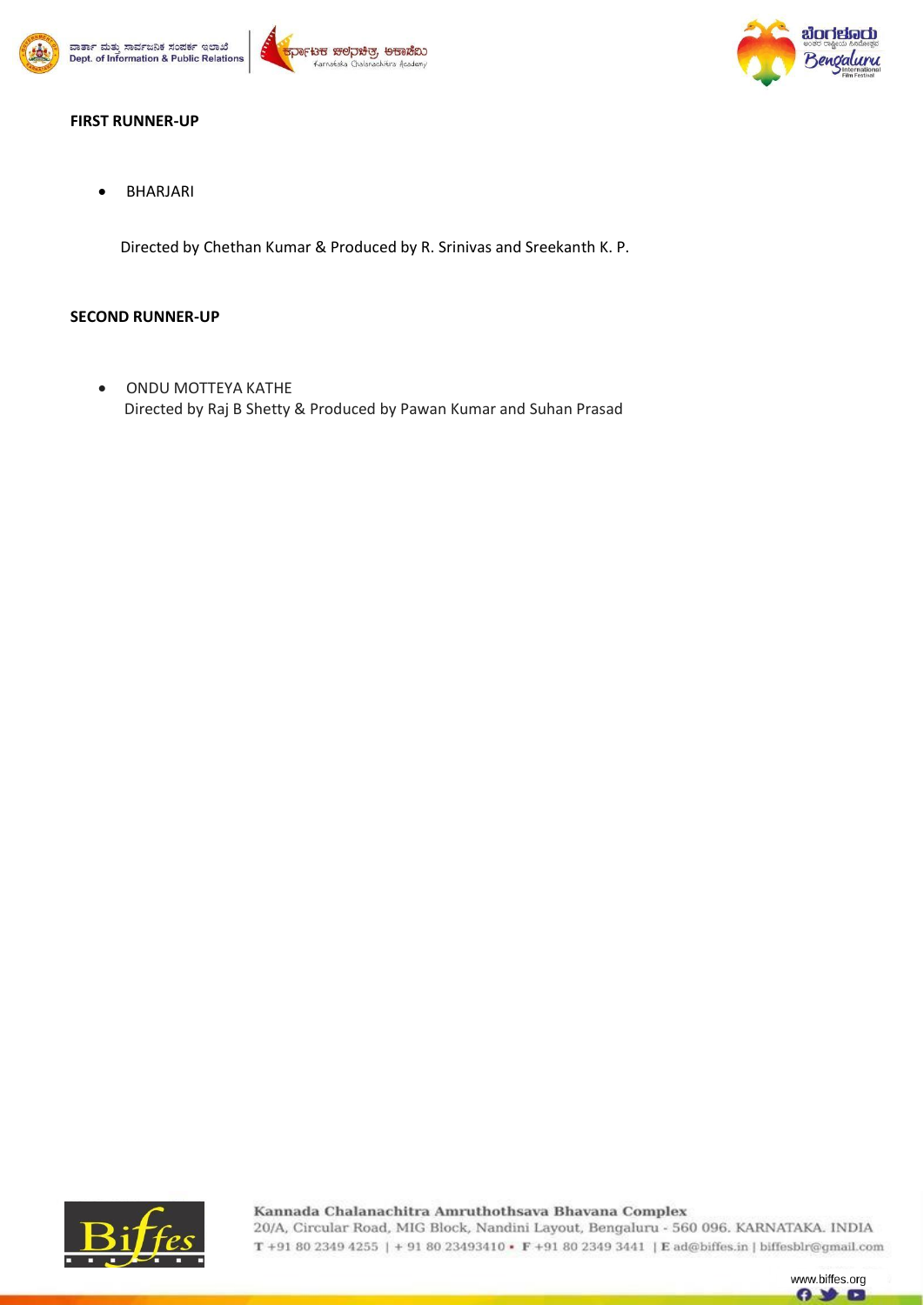







# **9 th BIFFes Award Winners| February 02nd to 09th, 2017**

## **ASIAN CINEMA COMPETITION**

#### **BEST FILM**

A FATHER'S WILL (Kyrgyzstan)

Directed by Bakyt Mukul & Dastan Zhapar Uulu & Produced by ElFilm Studio

### **INDIAN CINEMA COMPETITION**

#### **BEST FILM**

HARIKATHA PRASANGA / CHRONICLES OF HARI (Kannada Language)

Directed by Ananya Kasaravalli & Produced by Basant Kumar Patil and Amrutha B Patil

### **Jury Special Award**

LATHE JOSHI (Marathi Language)

Directed by Mangesh Joshi & Produced by Pravah Nirmiti

## **Jury Mention**

KAADU POOKKUNNA NERAM / WHEN THE WOODS BLOOM (Malayalam Language)

Directed by Dr.Biju kumar Damodaran & Produced by

Weekend Blockbusters



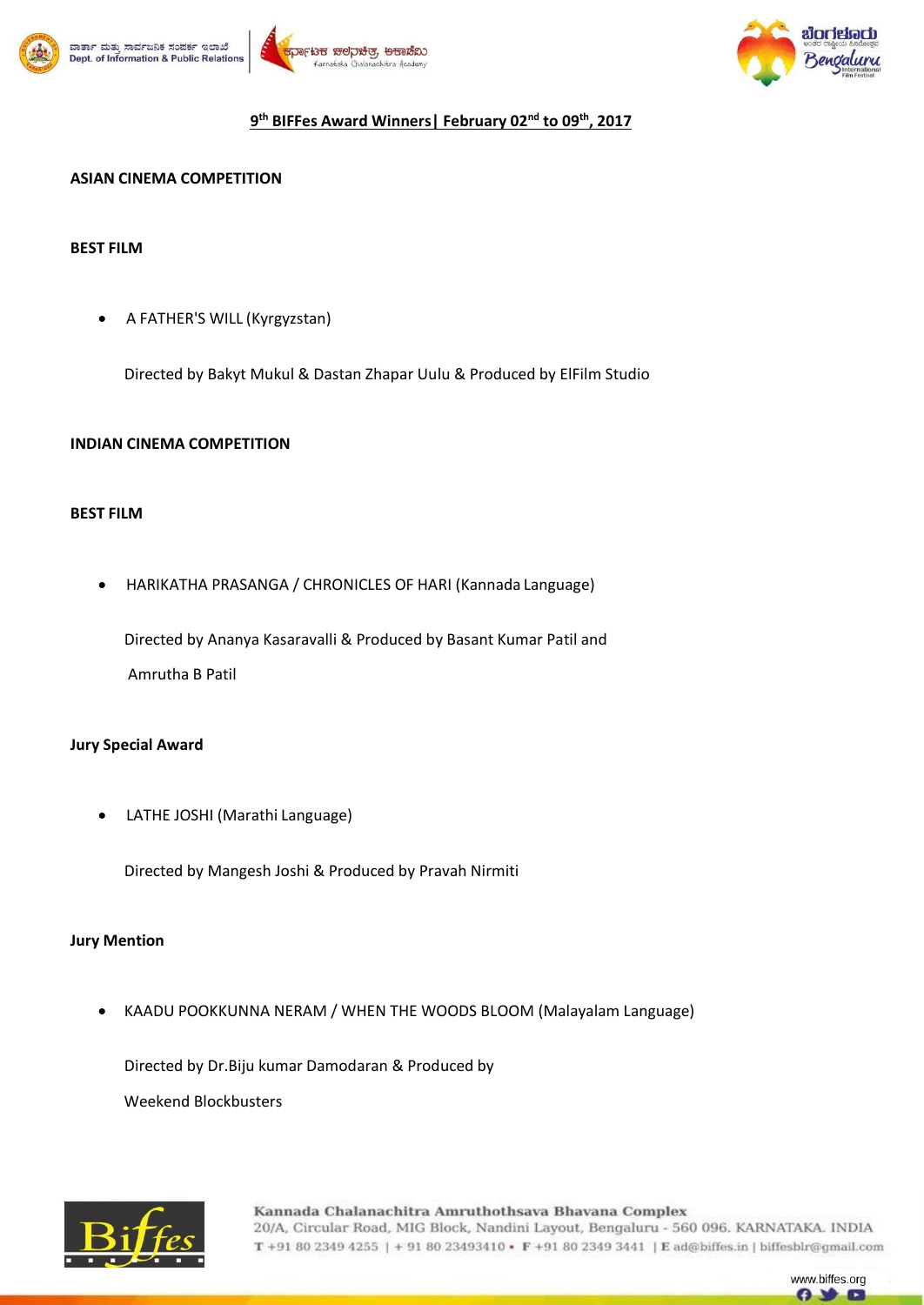



itra Academy



## **FIPRESCI Critics Award**

Lady of the Lake (Manipuri Language)

Directed by Haoban Paban Kumar & Produced by Oli Pictures

## **KANNADA CINEMA COMPETITION**

## **BEST FILM**

RAMA RAMA RE

Directed by D. Satya Prakash & Produced by Kannada Kolour Cinemas

## **2nd BEST FILM / FIRST RUNNER-UP**

PALLATA

Directed by S.P.Raghu & Produced by Halli Chitra

## **3rd BEST FILM** */* **SECOND RUNNER-UP**

GODHI BANNA SADHARNA MYKATTU

Directed by Hemanth Murali Rao & Produced by Pushkar Films & Lost and Found Films International

## **NETPAC Jury Award for Kannada Cinema**

UPPINA KAGADA

Directed by B. Suresha & Produced by Media House Studio



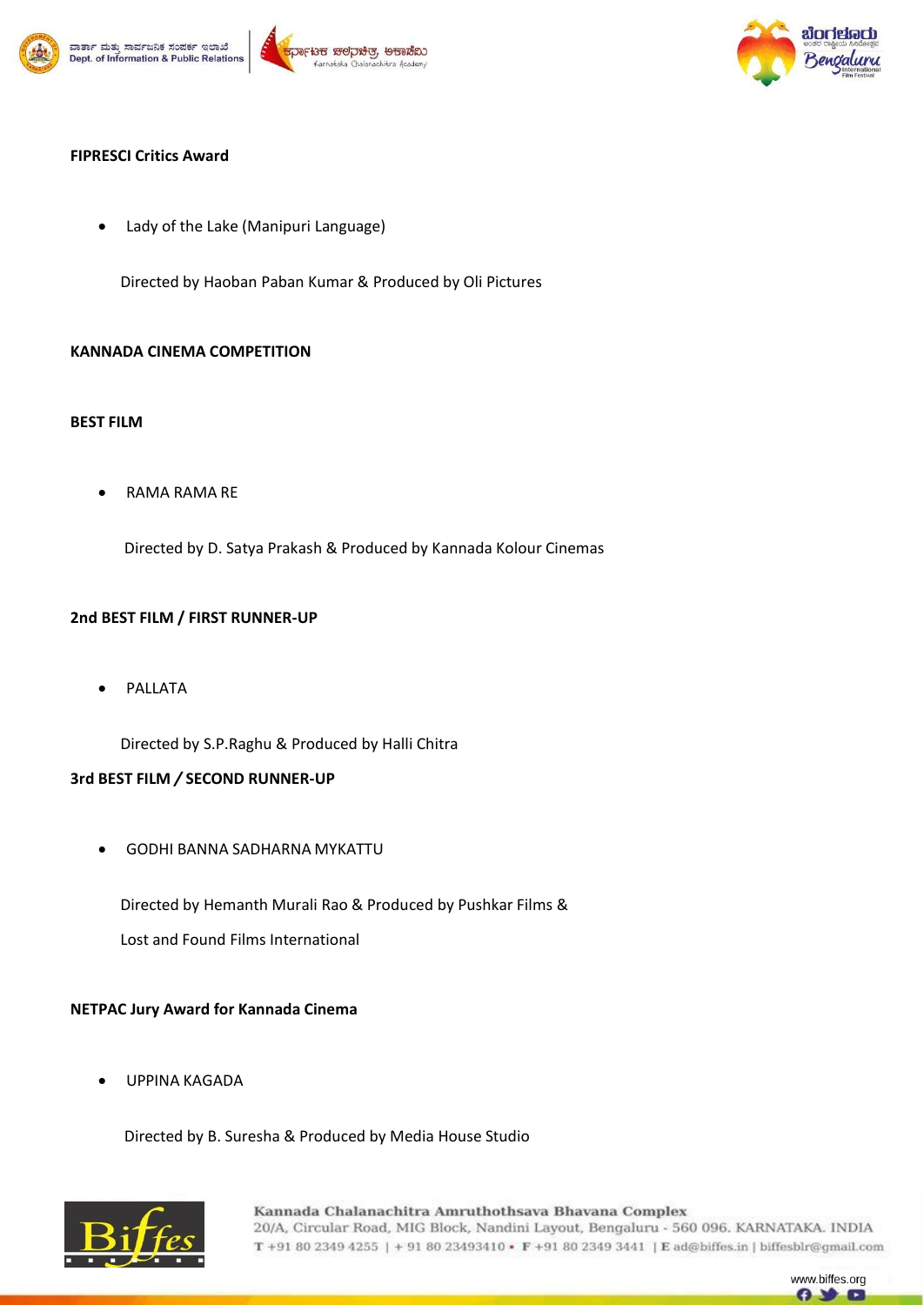





# **8 th BIFFes Award Winners | January 28th to February 4th, 2016**

### **ASIAN CINEMA COMPETITION**

### **BEST FILM Award was shared between 2 Films**

THITHI (Kannada Film)

Directed by Raam Reddy & Produced by Pratap Reddy, Sunmin Park

UNDER HEAVEN (Kyrgyzstan Film)

Directed by Dalmira Tilepbergen & Produced by Gulmira Kerimova

### **INDIAN CINEMA COMPETITION**

### **BEST FILM**

THE SILENCE (Marathi)

Directed by Gajendra Ahire & Produced by Navneet Hullad Moradabadi, Arun Tyagi, Ashwini Sidwani, Arpan Bhukhanwala

### **THE SPECIAL JURY AWARDS**

THE EYE / AIN (Malayalam Film)

Directed by Sidhartha Siva & Produced by 1:1.3 Entertainments

ISLAND CITY (Hindi Film)

Directed by Ruchika Oberoi & Produced by NFDC



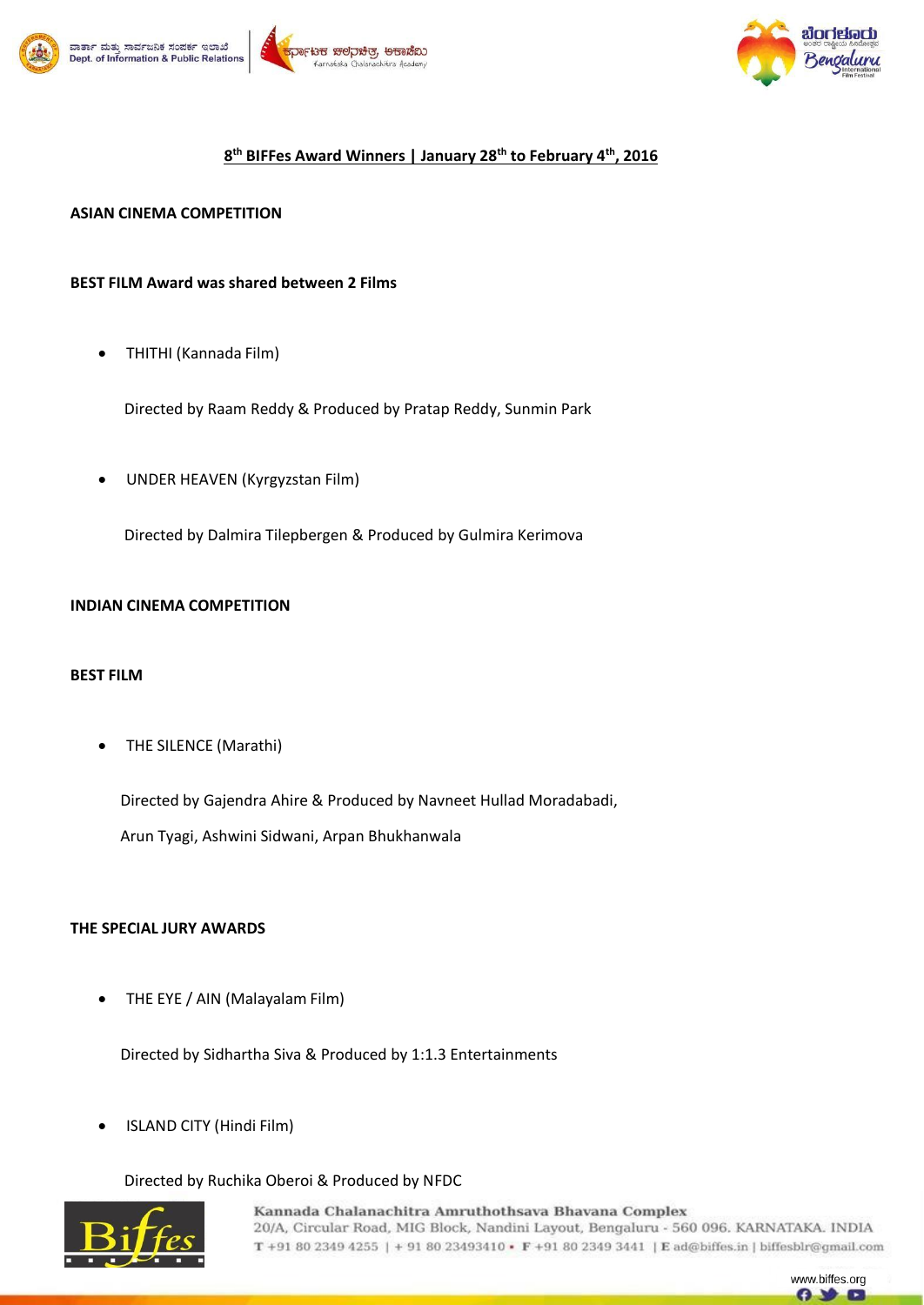







## **KANNADA CINEMA COMPETITION**

### **FIRST BEST FILM**

 VIDAYA Directed by P Sheshadri & Produced by Basant Kumar Patil

## **SECOND BEST FILM / FIRST RUNNER-UP**

 NAANU AVANALLA AVALU Directed by B S Lingadevaru & Produced by Ravi R Garani

### **THIRD BEST FILM / SECOND RUNNER-UP**

 PUTA TIRUGISI NODI Produced & Directed by Suneel Raghavendra

### **THE NETPAC JURY AWARD FOR KANNADA FILM**

 SAALADA MAGU Directed by Umashankar Swamy & Produced by D K Murthy



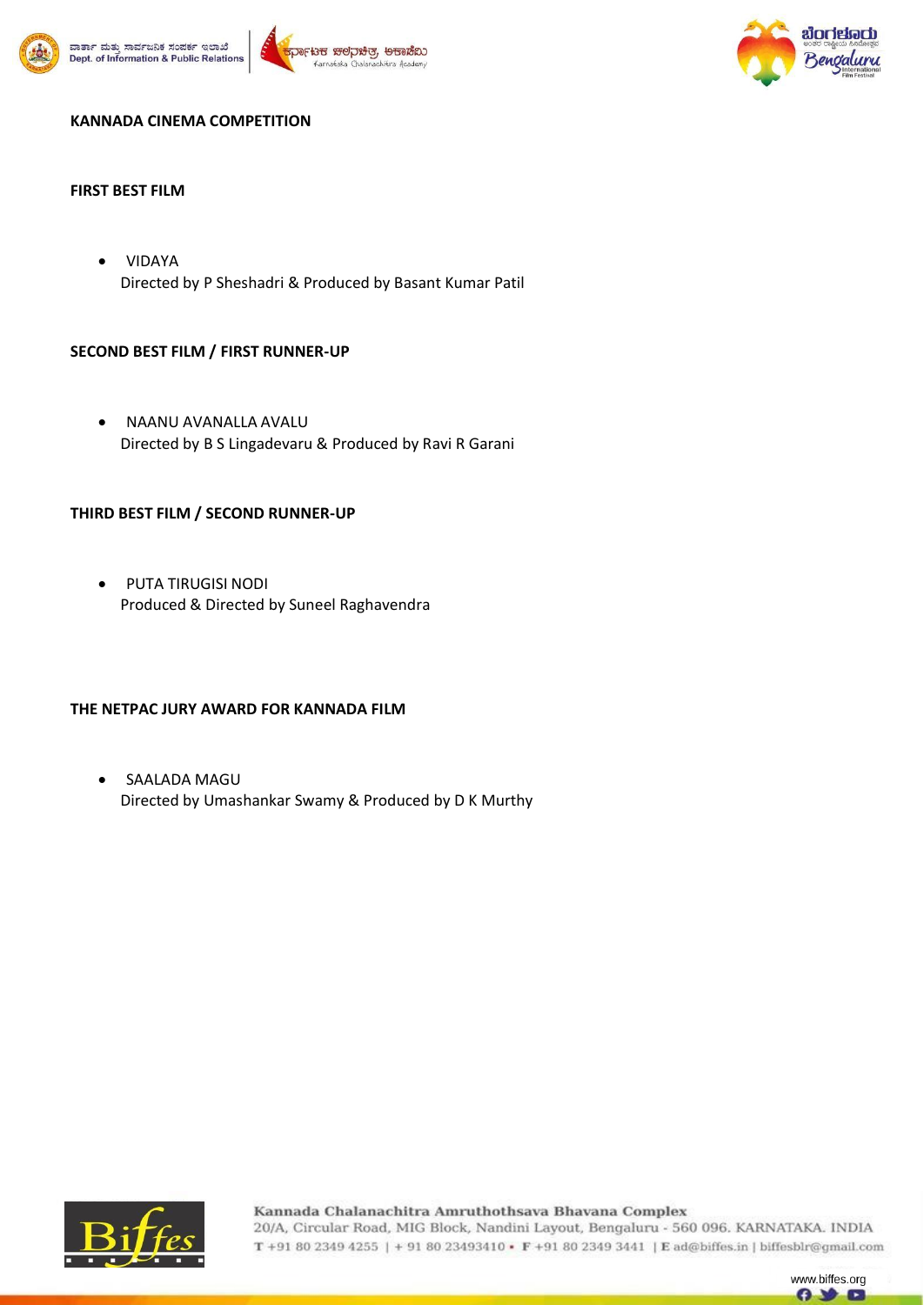





# **7 th BIFFes Award Winners| December 4th to 11th, 2014**

## **Jury Award for Asian Cinema**

 LABOUR OF LOVE (ASHA JABAR MAJHE) Director: Aditya Vikram Sengupta |Producer: Vikrant Mohinta

## **Jury Special Award for Asian Cinema**

 DAUGHTER (DUKHTAR) Director: Afia Nathaniel | Producer: Mohammed Khalid Ali and Nadya

## **Chitrabharati Indian Film Competition Section Confers Suchitra Samman Award for best film**

 UNTO THE DUSK Director: Saajin Babu | Producer: M P Sheeja and L Geeta

## **Chitrabharati Indian Film Competition Section Confers Special Jury Awards for Two Films**

- YELLOW Director: Mahesh Limaye | Producer: Ritesh Deshmukh and Uttung Thakur
- PANNAIYARMUM PADMINIYUM Director: S U Arun Kumar | Producer: M R Ganesh

**Kannada Cinema Competition Confers Karnataka Chalanachitra Academy Award for the Best Kannada Cinema (Which carries cash award of Rs 2 Lakh)**

 HAJJ Director: Nikhil Manjoo Lingaiah | Producer: Rajiv Kothari



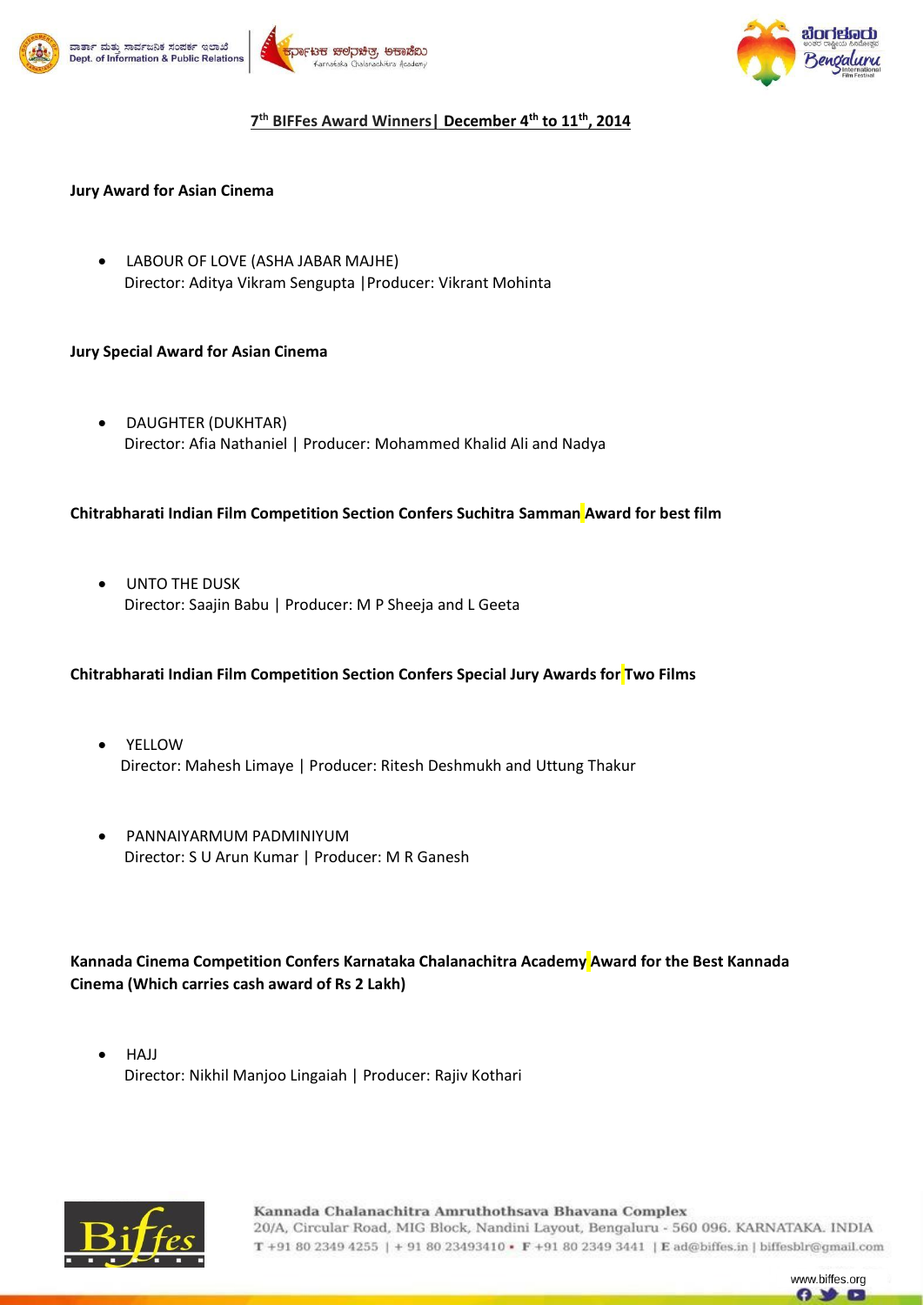





**Kannada Cinema Competition Confers Karnataka Chalanachitra Academy Award Special Jury Awards for two films (Which carries cash award of Rs 1 Lakh each)**

- AGASI PARLOUR Director: Mahantesh Ramdurg |Producer: K. Shivamurthy
- **•** PRAKRUTI Director: Panchakshari | Producer: S Lakshmi Devi,

V Ashok Kumar, Panchakshari

## **Jury Award for Kannada Cinema**

• DECEMBER 1 Director: P Sheshadri | Producer: Basanth Kumar Patil

## **Jury Special Mention for Kannada Cinema**

 ATTI HANNU MATTU KANAJA (FIG FRUIT AND THE WASPS) Director: M S Prakash Babu | Producer: Bhavani Prakash



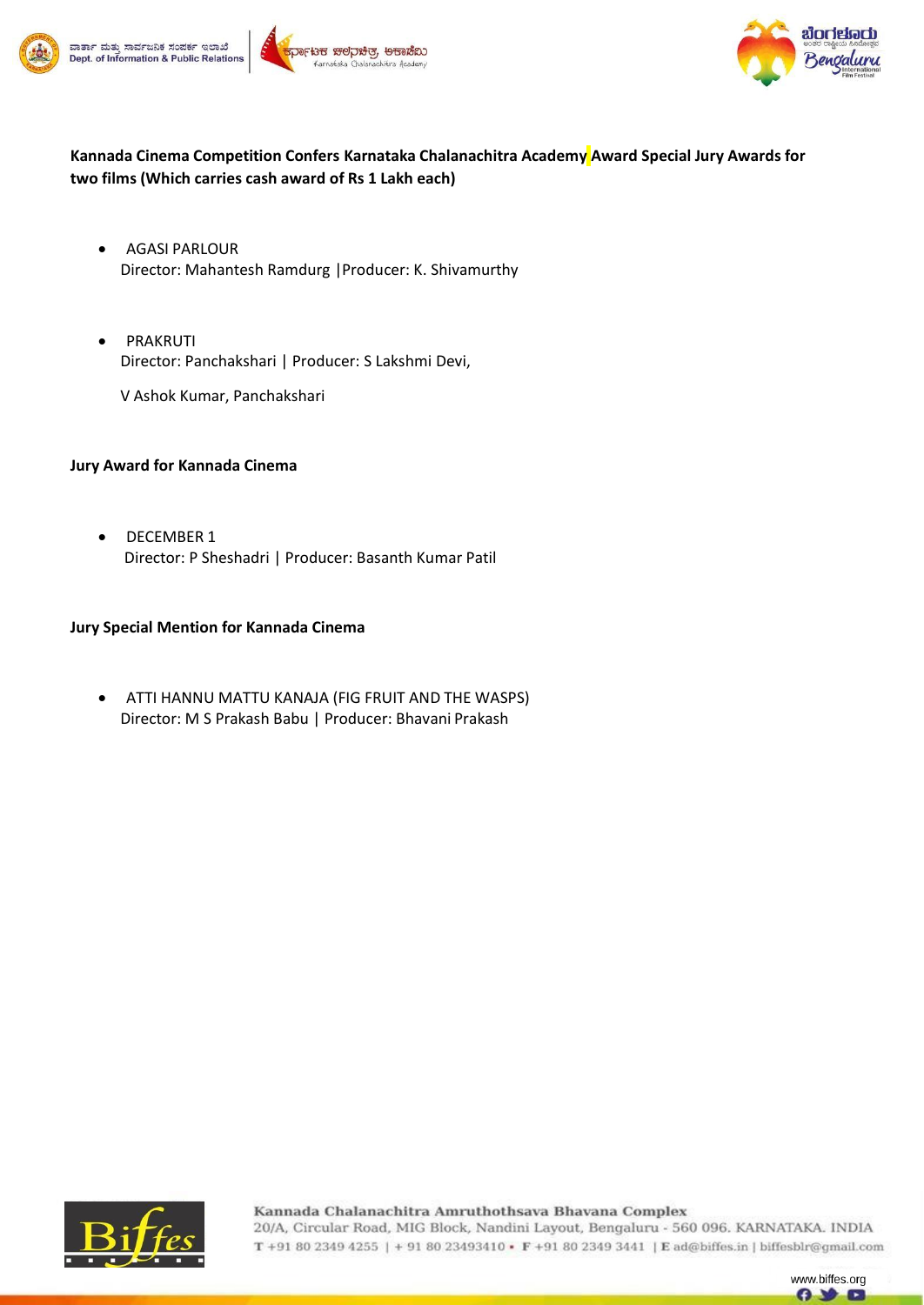





# **6 th BIFFes Award Winners| December 26th 2013 to January 02nd, 2014**

### **ASIAN CINEMA COMPETITION**

#### **BEST FILM**

 EPILOGUE / HAYUTA VE BERL (ISRAEL / Hebrew Language) Directed by Amir Manor and Produced by Assaf Amir

#### **INDIAN CINEMA COMPETITION**

#### **BEST FILM**

KO YAD / A SILENT WAY (Assamese Language)

Directed by Ms. Manju Borah & Produced by AAAS Productions Limited

#### **SPECIAL JURY AWARD**

ASTU / SO BE IT (Marathi Language)

Directed by Ms.Sumitra Bhave and Sunil Sukhtankar & Produced by

Dr. Mohan Agashe

### **KANNADA CINEMA COMPETITION**

#### **BEST FILM**

MUNSIF

Produced & Directed by Umashankar Swamy



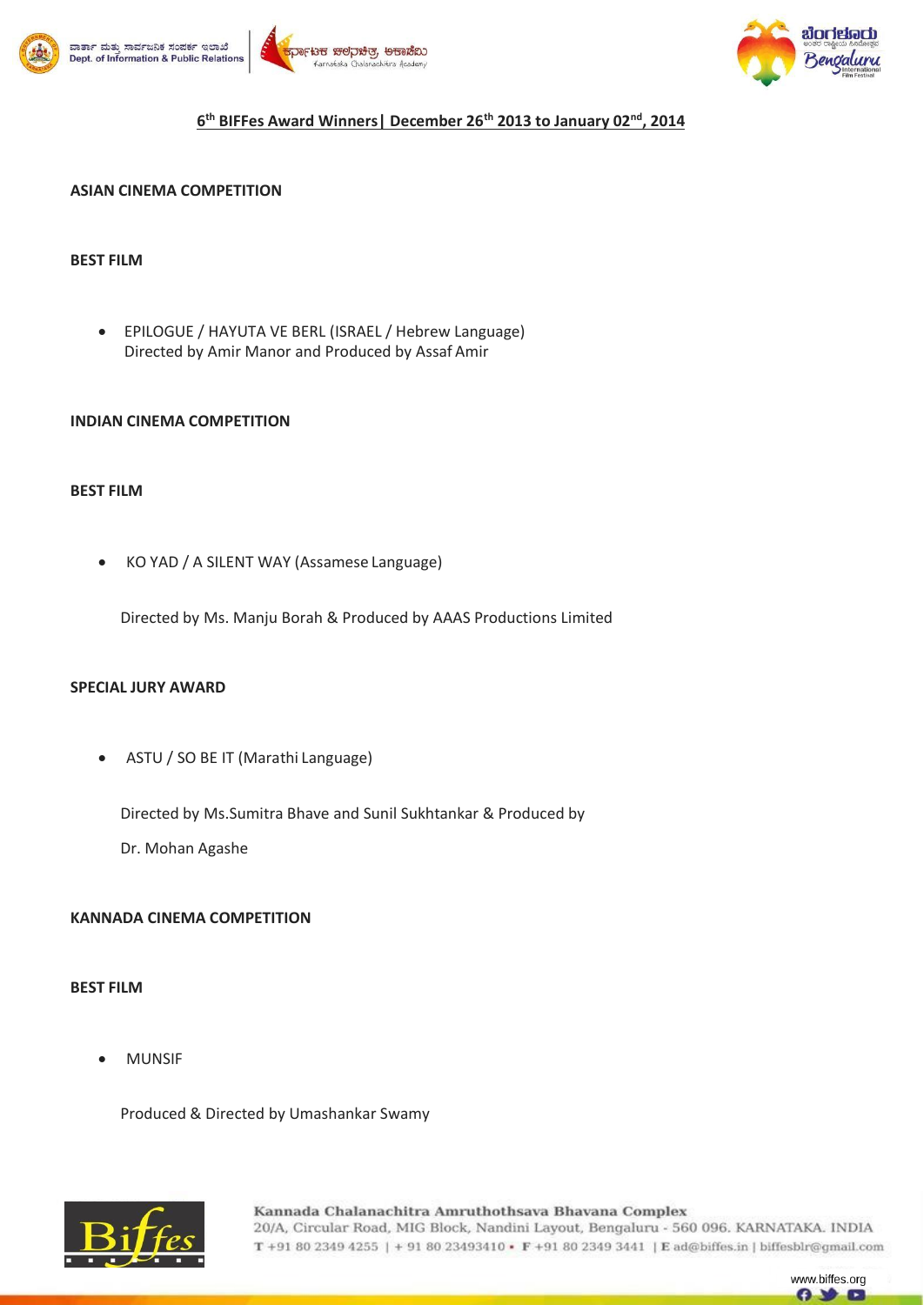







## **SECOND BEST FILM**

TALLANA

Directed by Sudarshan Narayana & Produced by Ms. Vasundhara Kulkarni

## **THIRD BEST FILM**

EDEGARIKE

Directed by Ms. Sumana Kittur & Produced by Syed Aman Bachchan,

M.S Ravindra



Kannada Chalanachitra Amruthothsava Bhavana Complex 20/A, Circular Road, MIG Block, Nandini Layout, Bengaluru - 560 096. KARNATAKA. INDIA T +91 80 2349 4255 | + 91 80 23493410 • F +91 80 2349 3441 | E ad@biffes.in | biffesblr@gmail.com

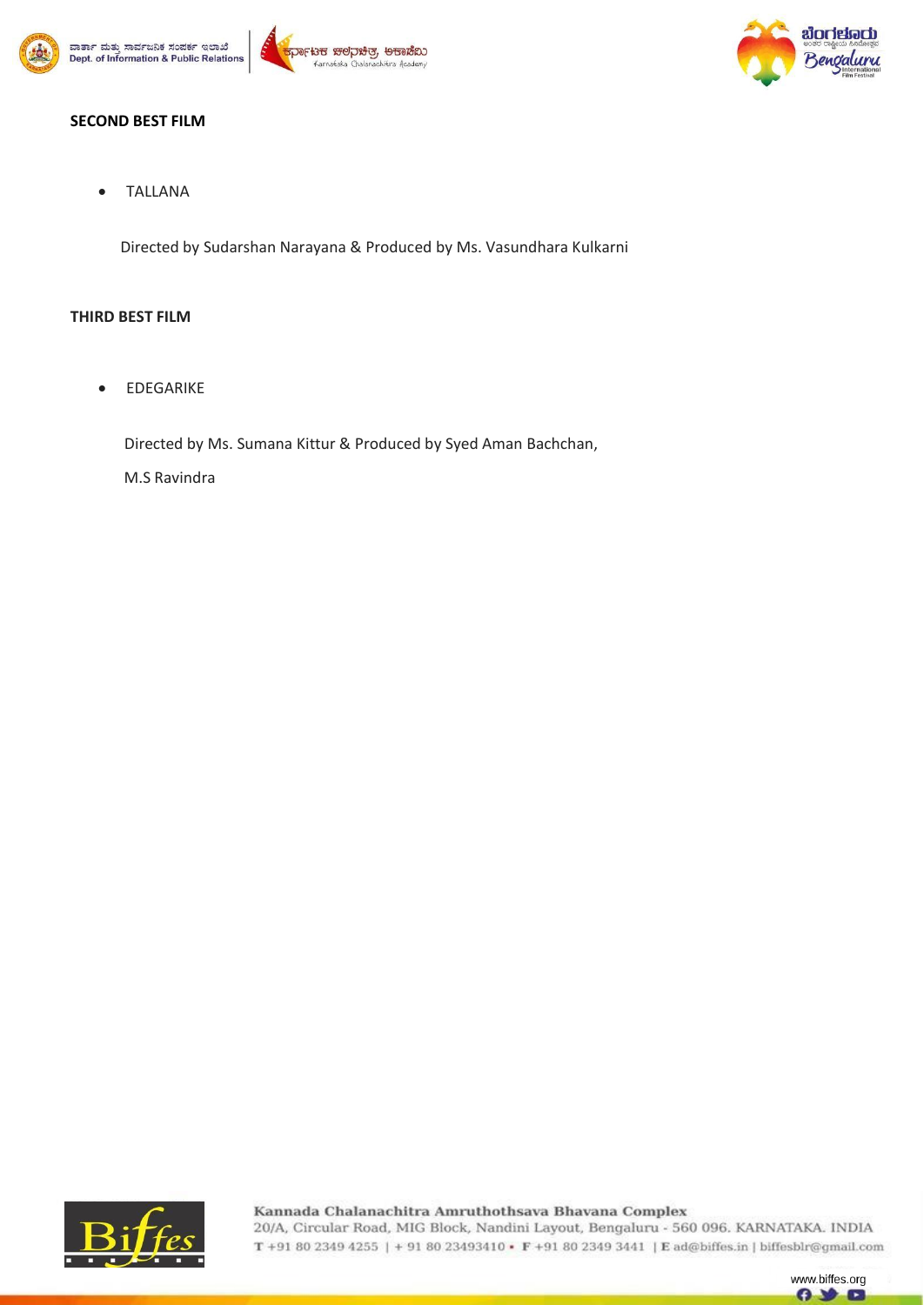







# **5 th BIFFes Award Winners | December 20th to 27th, 2012**

## **ASIAN CINEMA AWARD**

 HABIBI – Palestine / 2011 Directed & Produced by Susan Youssef

## **INDIAN CINEMA AWARD**

 BAANDHON – Indian – 2012 – Assamese Directed by – Jahnu Barua Produced by – Assam State Film Finance

#### **KANNADA CINEMA AWARD**

 KURMAVATARA – India – 2012 – Kannada Directed by – Girish Kasaravalli, Produced by – Basanth Kumar Patil